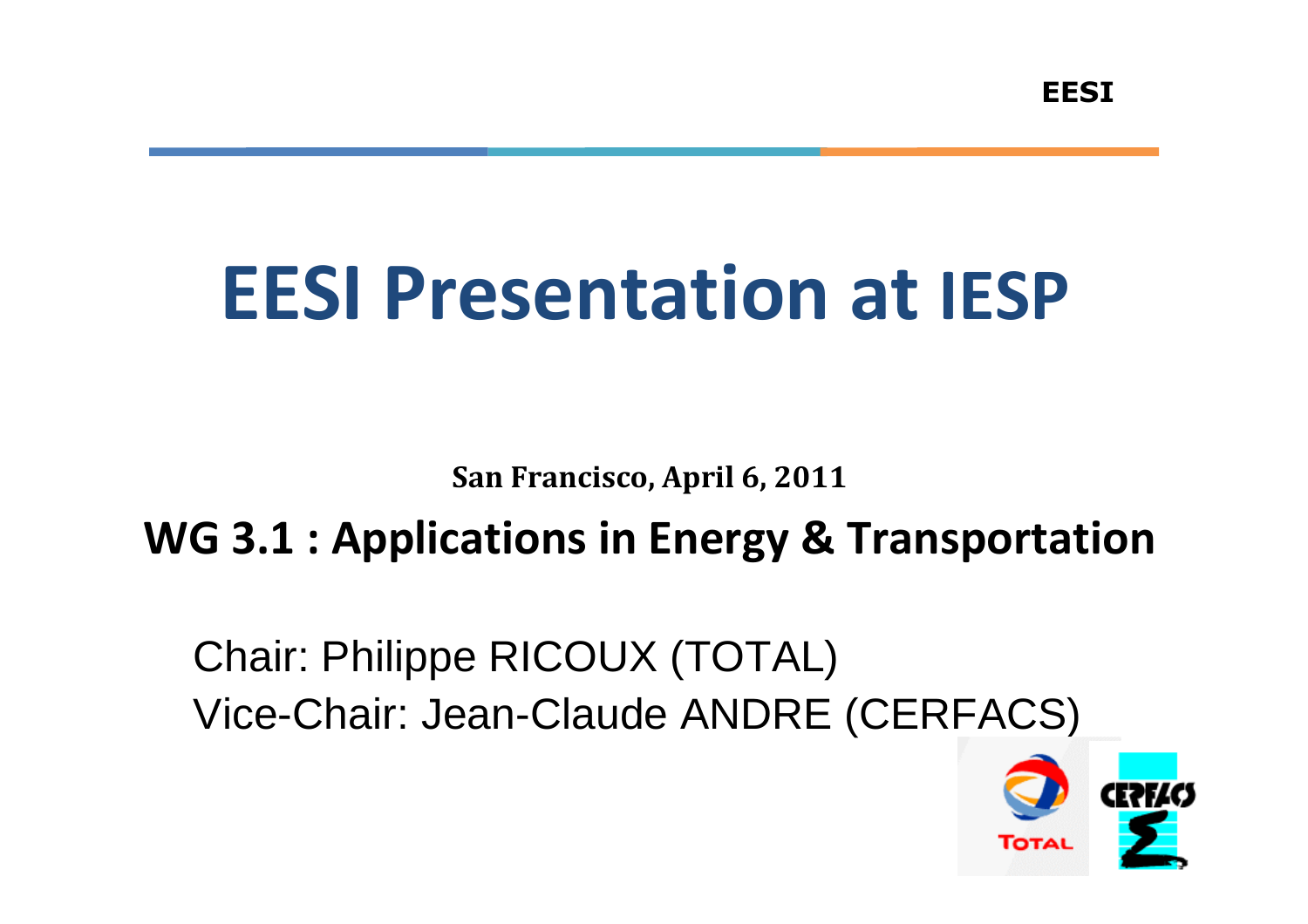Best coupling between **Architecture / Algorithm / Application**, in order to address and solve on Exaflop systems crucial issues in Energy & Transportation industries, and more generally Engineering industries.

## Multi-domain applications

Geophysics, Oil & Gas, Multiphase flows, Flight physics, Aeronautics, Chemical engineering , Mechanical engineering, Structure deformation, Propulsion and engine flows, Combustion, Hydraulics, Neutronics, Nuclear industry, Surface transportation, Trains, …

Applied mathematics, Numerical analysis, Particle dynamics, CFD, Computing

#### Team of experts : Largely distributed , methodological and applied

Experts from Large Companies in Industry : Oil, Aeronautics, Electricity, Nuclear, Hydro, TrainExperts from Academy : LES, CFD, Particle, Computer sciences, Algebra, …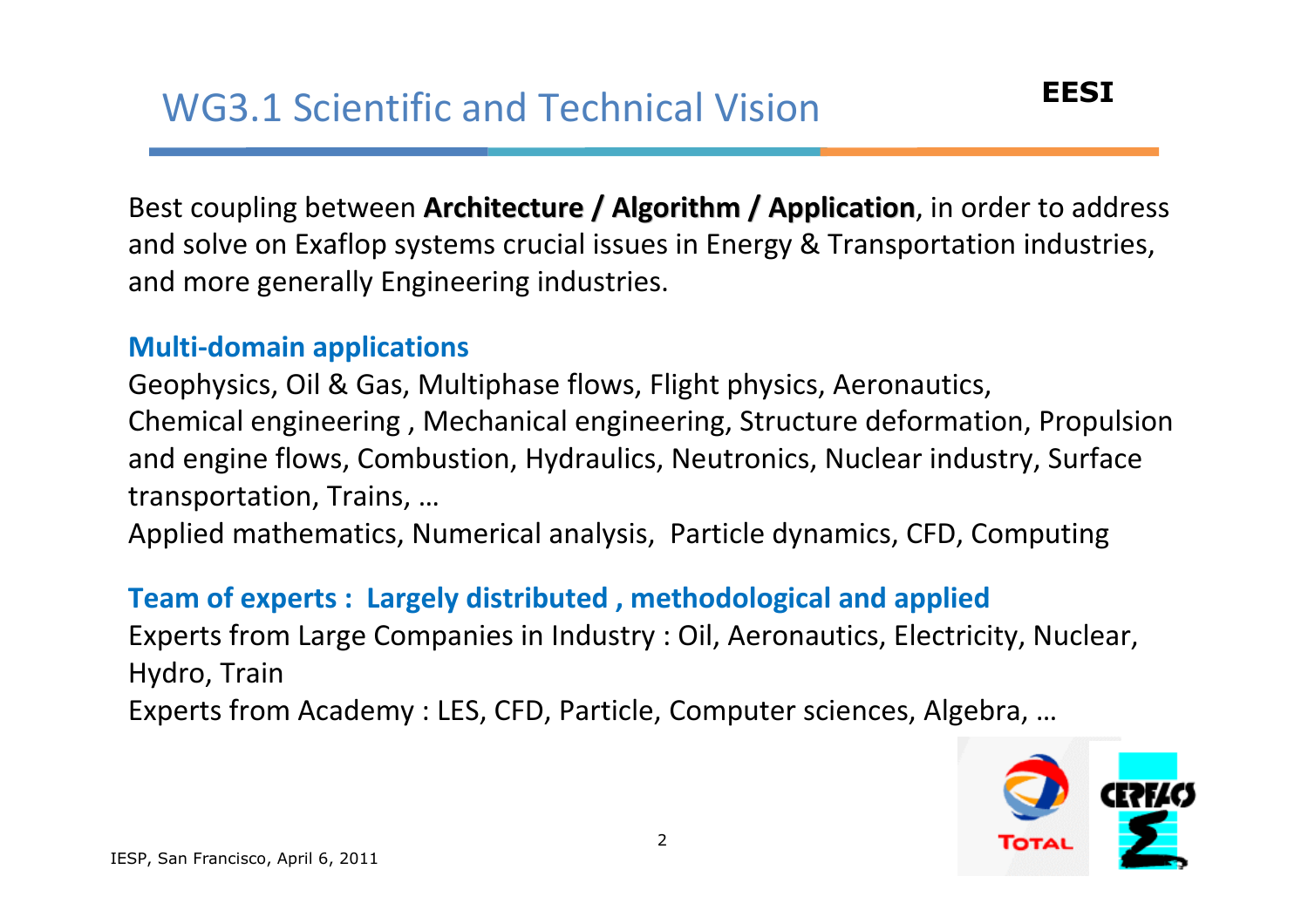## WG3.1 List of Experts

**Henri CALENDRA** (TOTAL, F)**Keld NIELSEN** (ENI, I) **Thierry POINSOT** (CERFACS, F)**Eric CHAPUT** (EADS/Airbus, F)**Demetrios PAPAGEORGIOU** (Imp. College, GB)**Ulrich RUDE** (U. Erlangen, D)**Jean-Daniel MATTEI** (EDF, F)**Christian HASSE** (BMW, D)**Heinz PITSCH** (Univ. Aachen, D) **Norbert KROLL** (DLR, D) **Tanguy COURAU** (EDF, F)**Ali TABBAL** (ALSTOM, F) **Chuan-yu WUChuan-yu WU** (U. Birmingham, GB)<br> **Mark SAWYER** (Univ. Fdimburgh) **(Univ. Edimburgh) Jacek MARCZYKOntonix** 

Geophysics, Oil and gasMultiphase flows, Oil and gasCombustion, CFD Flight physics, AeronauticsApplied math., PhysicsHPC, Particle dynamicsCFD, HydraulicsPropulsion and engine flows, AutomotivePropulsion, Engine flowsCFD, AeronauticsNeutronics, Nuclear industrySurface transportation, Trains Chemical Engineering**Computing** Computer Aid Engineering

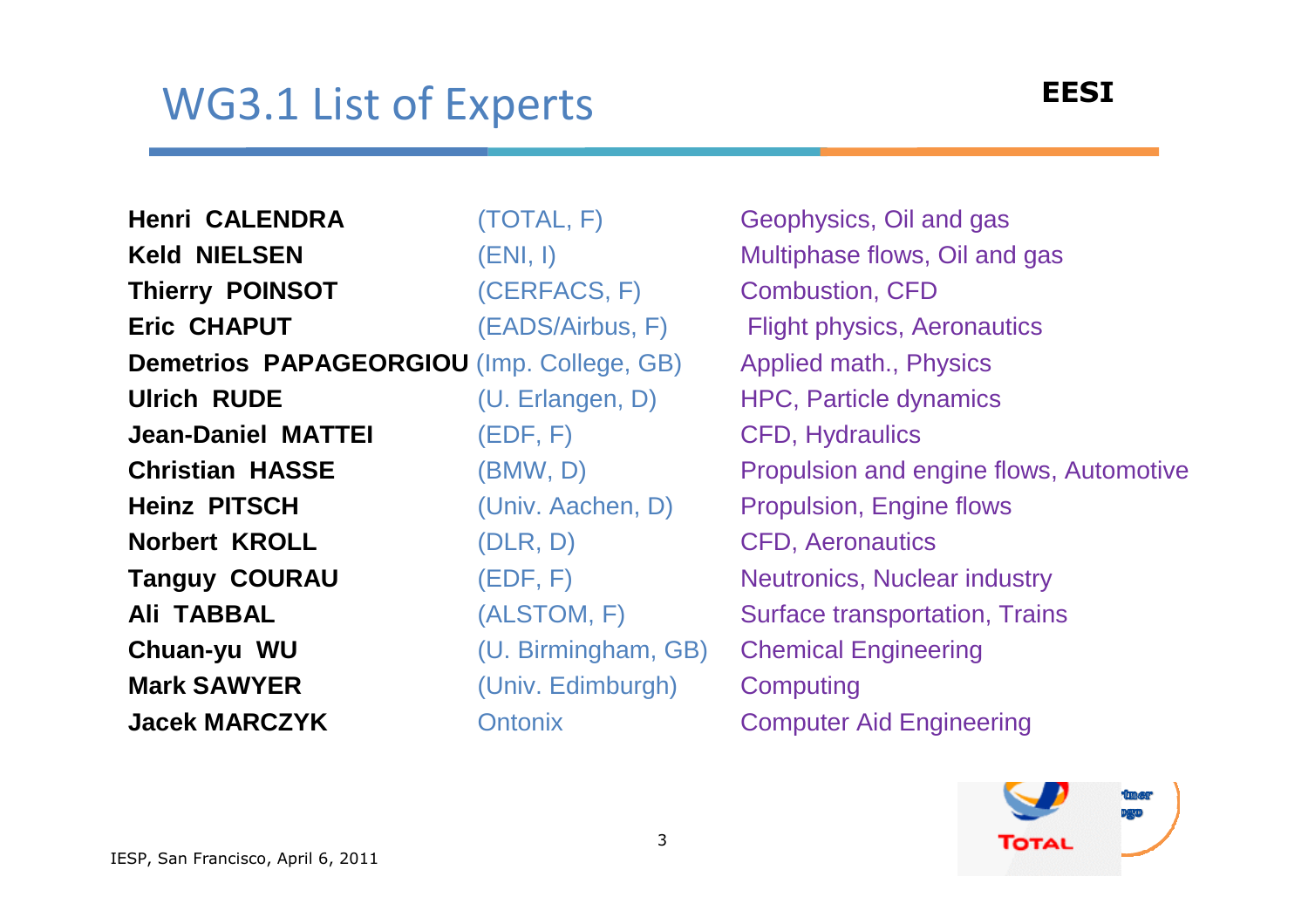Questions and issues to address:

- for efficiently reaching goals: which effort ? where to spend the money?
- the roadmap must be implemented in several industries

Roadmaps are different depending upon particular industries :

- Aeronautics : Exaflop not ultimate goal, need at least Zetaflop for LES aircraftMostly "farming" applications (almost independent simulations) Data mining and data assimilationSteady cases (RANS, URANS) with improved physical modeling
- Seismics, O&G : Largely embarrassingly parallel Major problems are programming model, memory access and data managementNeed Zetaflop for full inverse problem

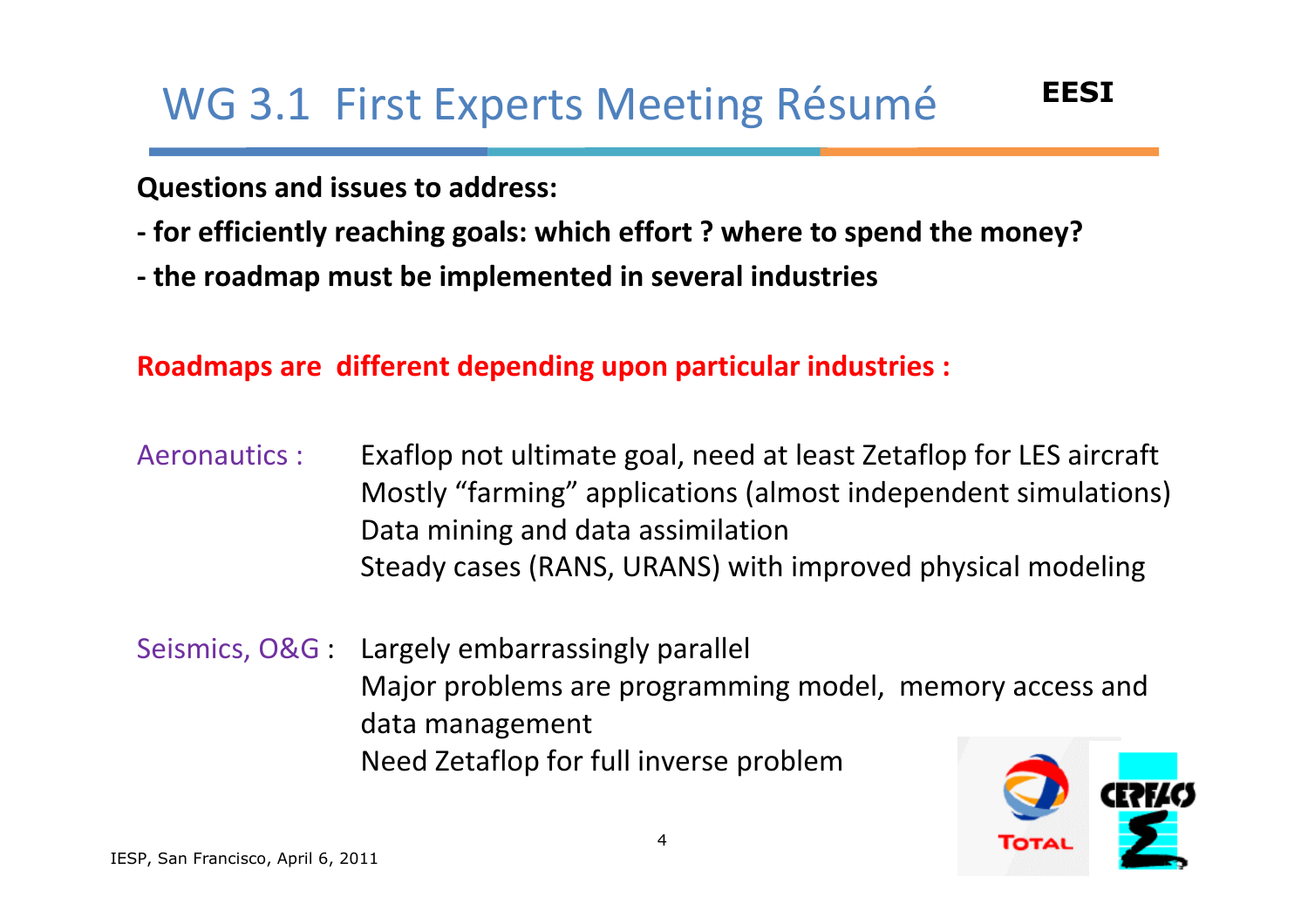Combustion: Turbulent combustion modeling, LES in large scale reactors Coupling multi-physics Exaflop for Combustion at the right scale, Multi-cycle engine ( Weak scalability)

Engineering : Optimization, Monte Carlo type simulations, "farming applications", …Main problem : equations themselves, physics, coupling, …

Multi-Fluids Flows , Fluid Structure Interactions, Fluidized beds: Particle simulations , stochastic PDE, …Multi-scale approachMain problem : physics, fluid in particles?



EESI

…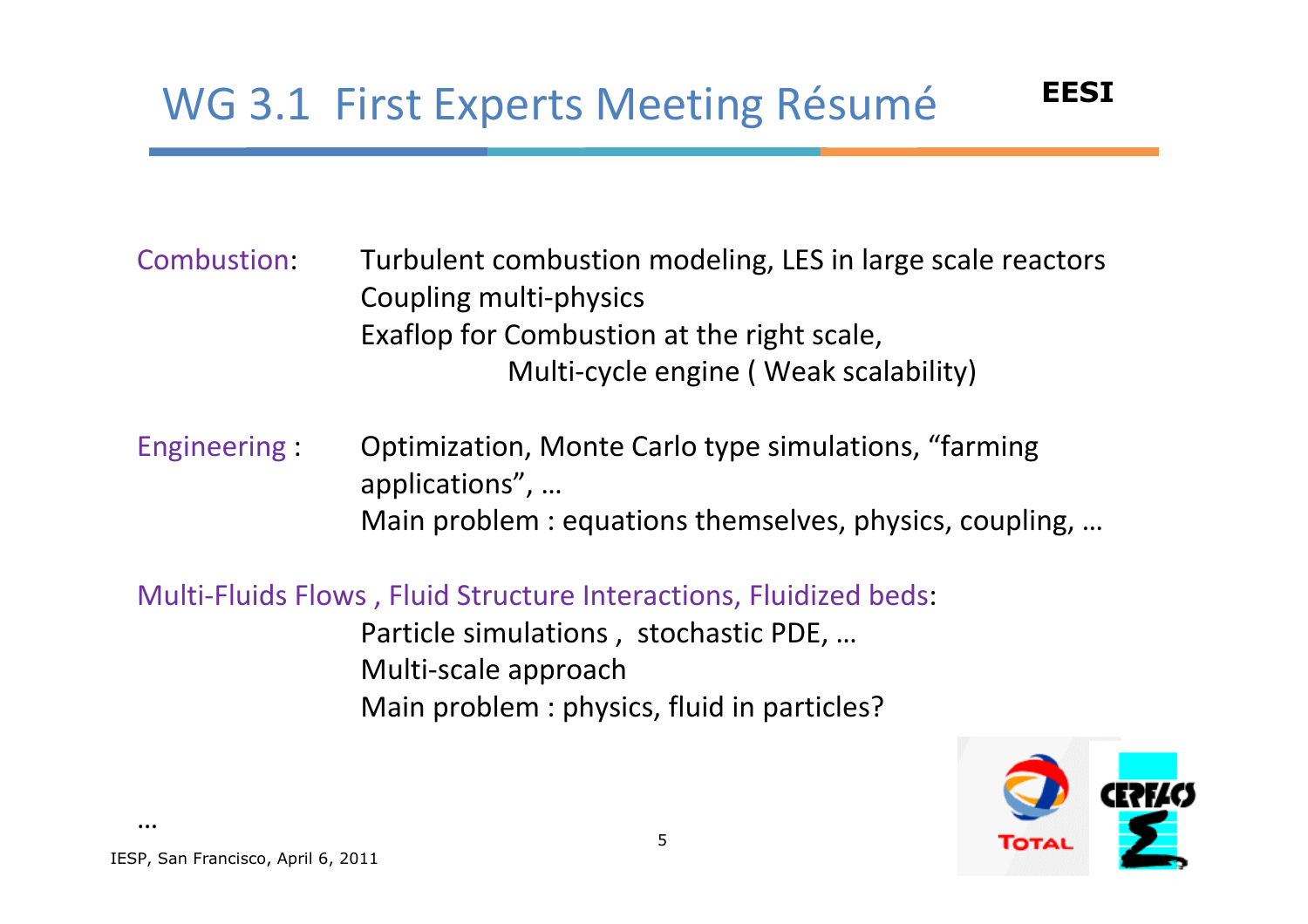#### Experts consider that

Only few "hero" applications to push the limit, real goal is Zetaflop and not Exaflop

Major applications corresponding to production problems, will be "farming"applications

Some flexibility in architecture : several applications on the same large computer (computer center) and the same application on different architectures (true for farming only)

#### 4 important areas defined :

- $\blacktriangleright$ Co‐existence of (new) common software platforms and legacy codes
- $\blacktriangleright$ Multi-physics simulation: establishment of standard coupling interfaces and software tools
- $\blacktriangleright$ Open‐source jointly developed grid‐generation tool
- $\blacktriangleright$ Standardized efficient data management

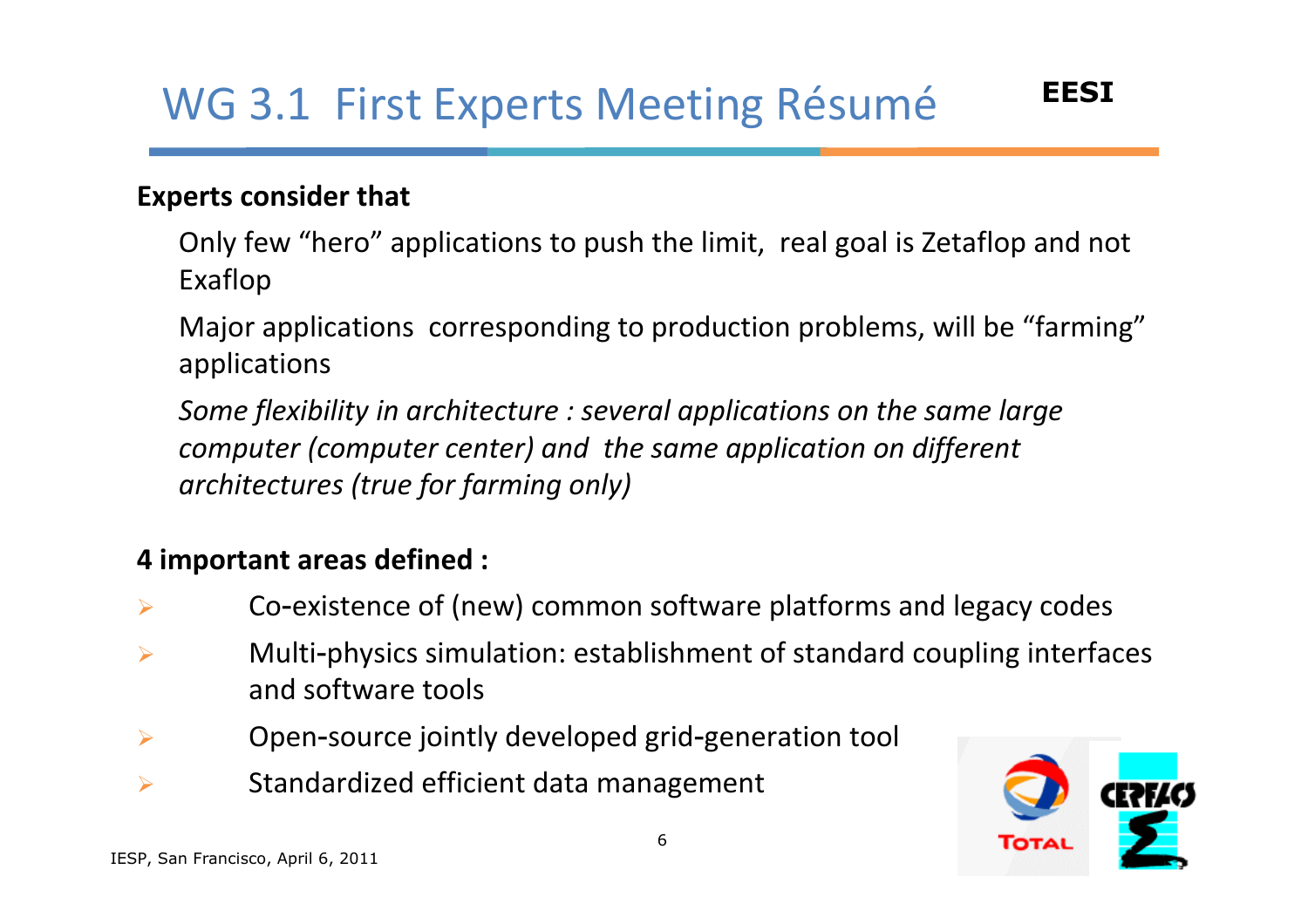### Common main issues to be addressed (where to spend the money)

 $\blacktriangleright$ Scalable program ,

Strong and weak scalability, load balancing, flexibility Numerical analysis, algebra, time scales,

- $\blacktriangleright$  Legacy code, open source, Standards (MPI, OpenMP, C++, Fortran, …)
- $\blacktriangleright$ Mesh generation
- $\blacktriangleright$ Coupling multi physics codes with efficiency

Data management (sorting memory for fast access, allocating new memory as needed in smaller chunks, treat parts of memory that are rarely/never needed based on heuristic algorithms, …)

7

- $\blacktriangleright$ Particle simulation
- $\blacktriangleright$ Human resources, training (what level?)
- $\blacktriangleright$ Toward "defensive programming" …

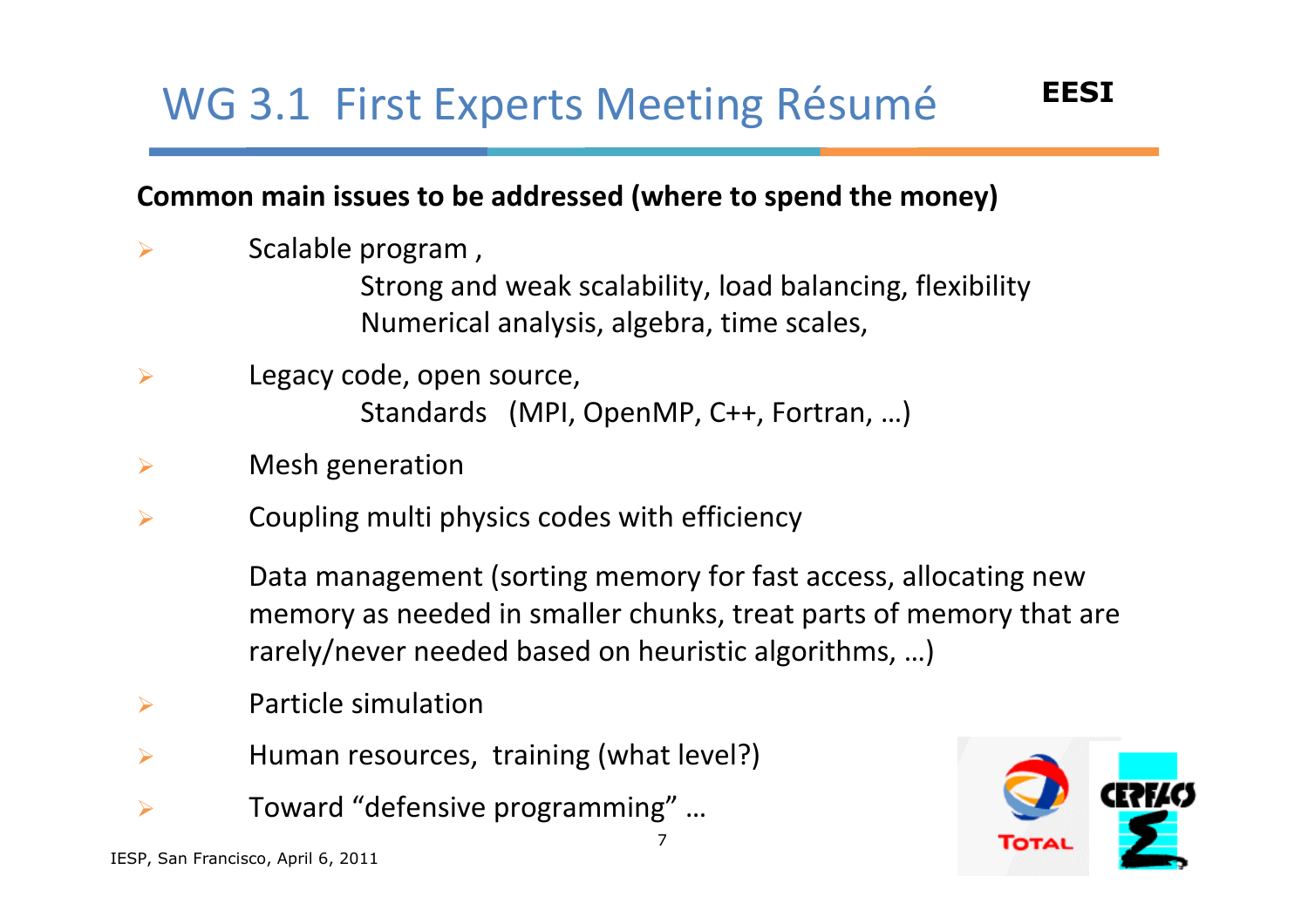For each of important issue , a roadmap could be proposed :

#### 2012**‐**2015:

- decision process concerning the software

- establishment of a core development group

- funding of a small number (at least one) of pilot projects and establishment of the tool framework described above , grid generation tool, common solver software

#### 2015**‐**2020:

- establish first projects with both the software platform and at least one legacy code for the specific application. Choose a HPC application with scientific and social impact- establishment of a growing number of research projects based on the common platform especially for multi‐physics applications requiring very high memory

- Review of the approach until 2020

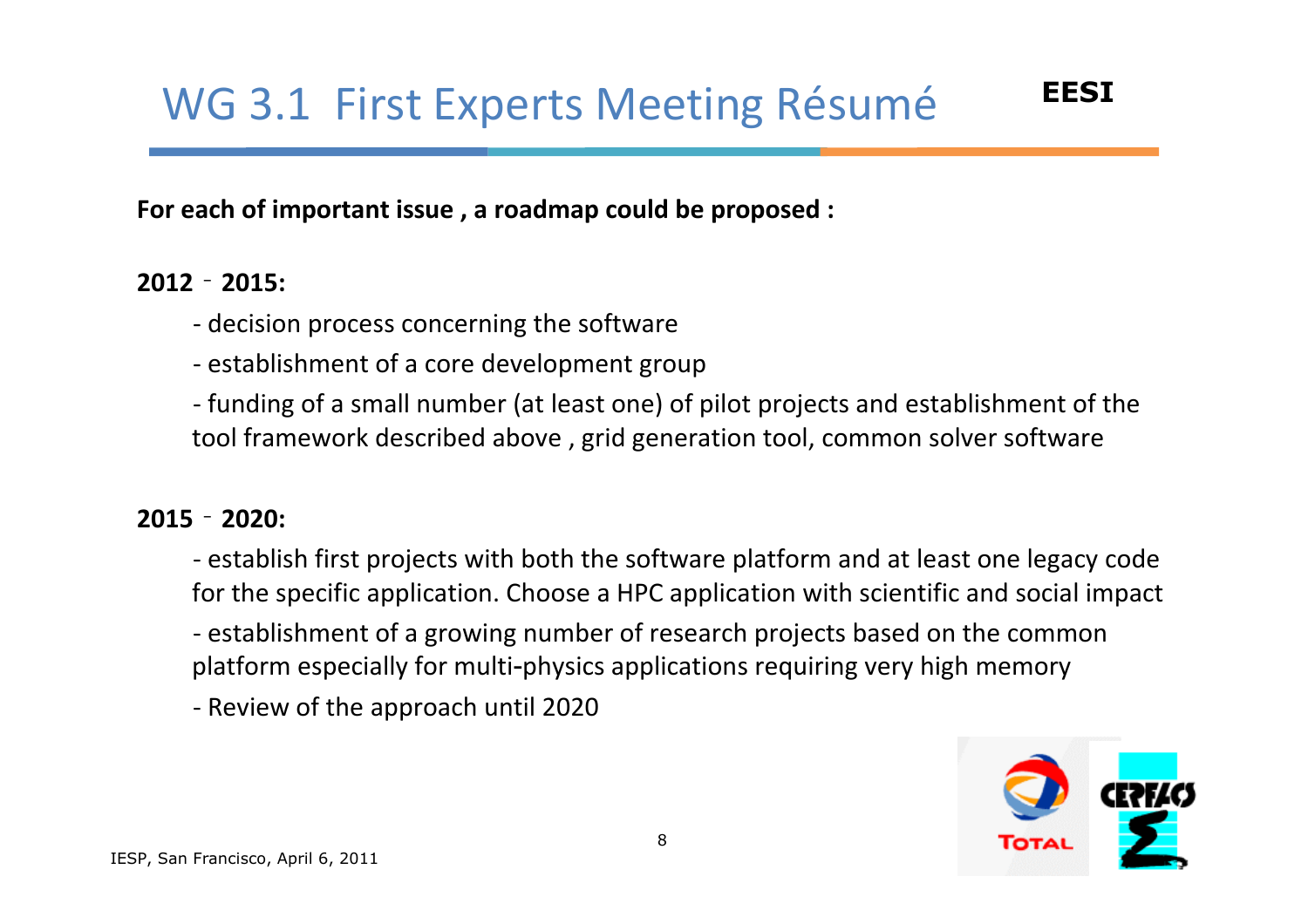## Europe Strengths

#### $\blacktriangleright$ Scalable program ,

Strong and weak scalability, load balancing, flexibility Numerical analysis, algebra, time scales,

 $\blacktriangleright$  Coupling multi physics codes with efficiency O- PALM,

## Europe strengths but to be reinforced

- $\blacktriangleright$ Mesh generation
- $\blacktriangleright$ Particle simulation

#### Europe weaknesses

- $\blacktriangleright$ Standards (MPI, OpenMP, C++, Fortran, …)
- $\blacktriangleright$ Data management
- $\blacktriangleright$ Training ?

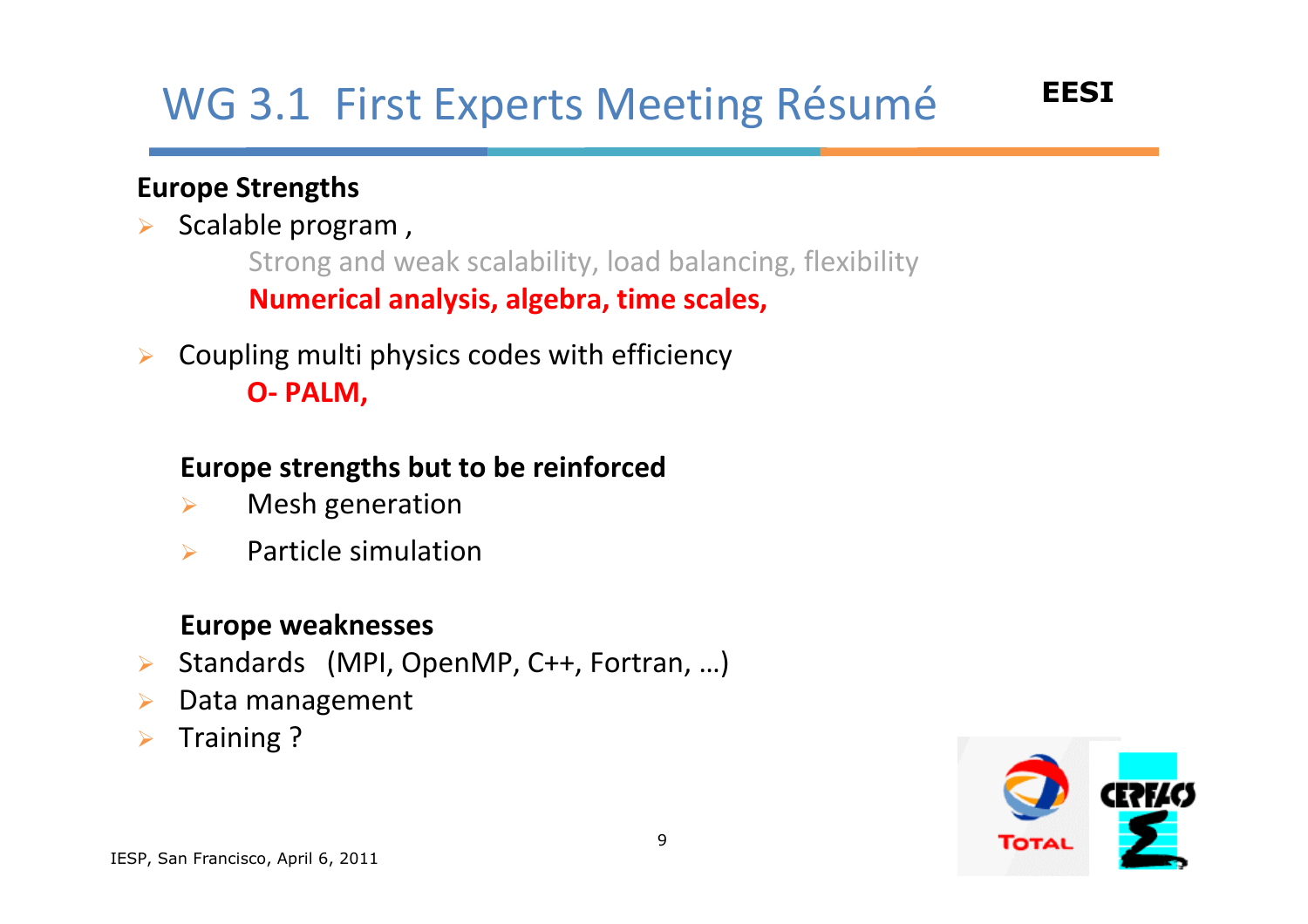Common issues with others applications and WG :

Develop new software approaches in **industrial geometries** multi-level parallelism , parallel I/O, data managementload-balancing fault-tolerance techniques dynamic reconfiguration automatic and adaptive meshing Increase efficiency in numerical methods, algorithms, libraries, standard programming tools, compilers (including for hybrid architectures)

Crucial for achieving simulation which can effectively scale up to a few hundred of thousand cores, if not a million cores.

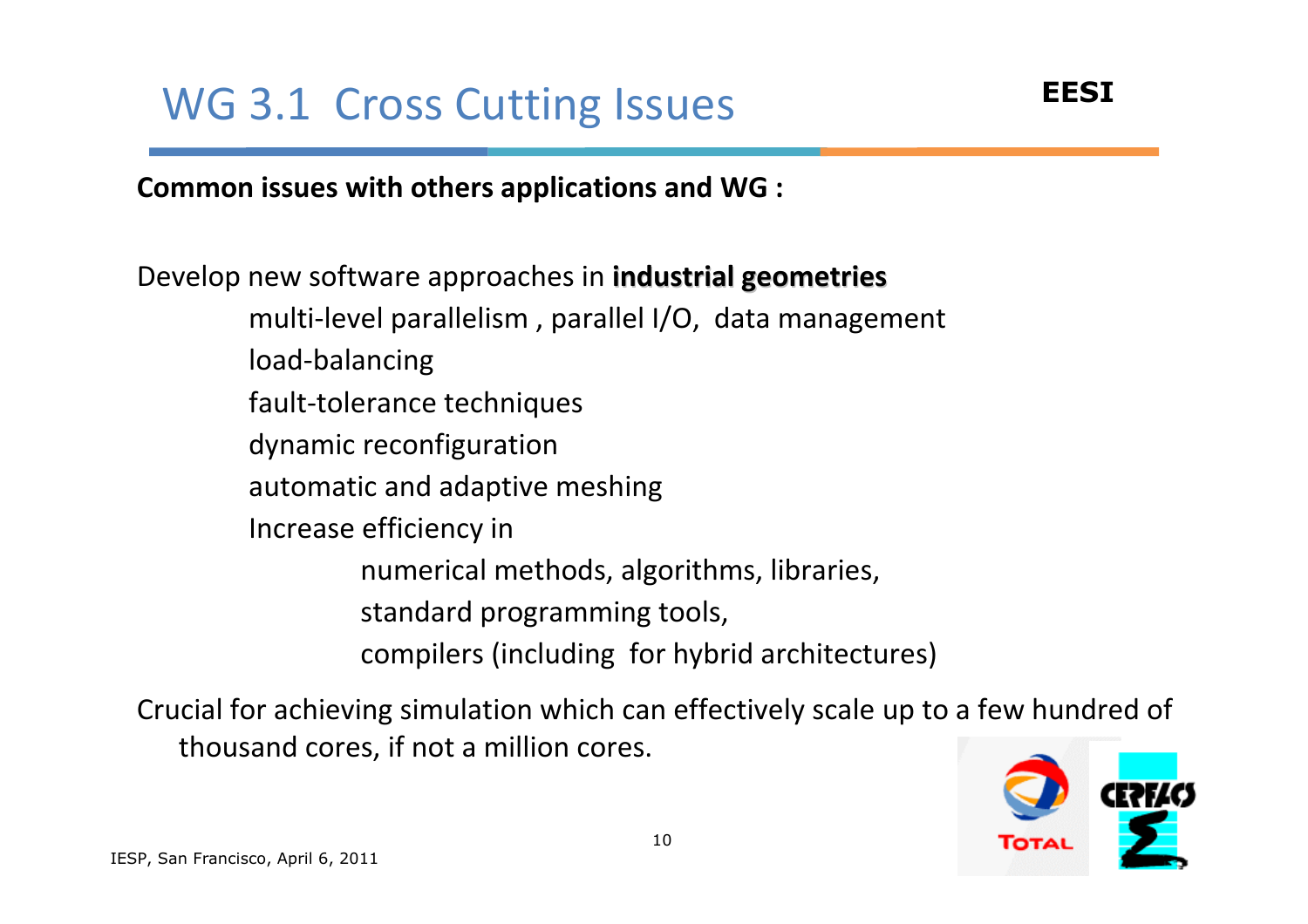#### 1.Experts Meetings

#### -- 18<sup>th</sup> January 2011 (Paris, TOTAL)

Brainstorming, discussion about main issues (these slides)

#### -- 12<sup>th</sup> April 2011 (Frankfurt Airport)

Synthesis of previous meeting, draft of deliverable 3.1

Focus on : how much effort , communication, social , Europe strengths

#### 2.Deliverable 3.1

 Working Group Report on Energy and Transportation (engineering) applications: Month 12 (June 2011)

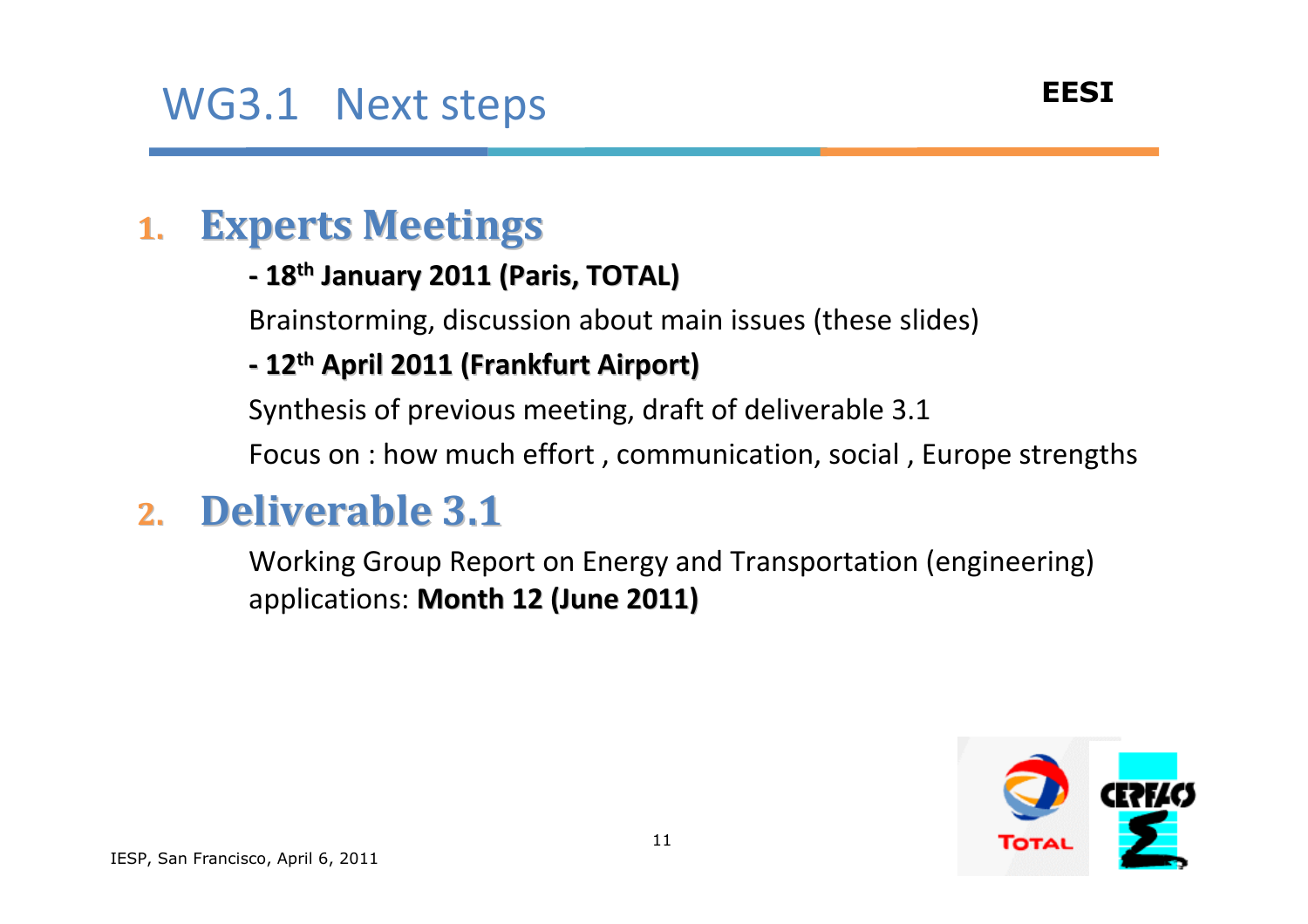# BACKUP / RESERVE

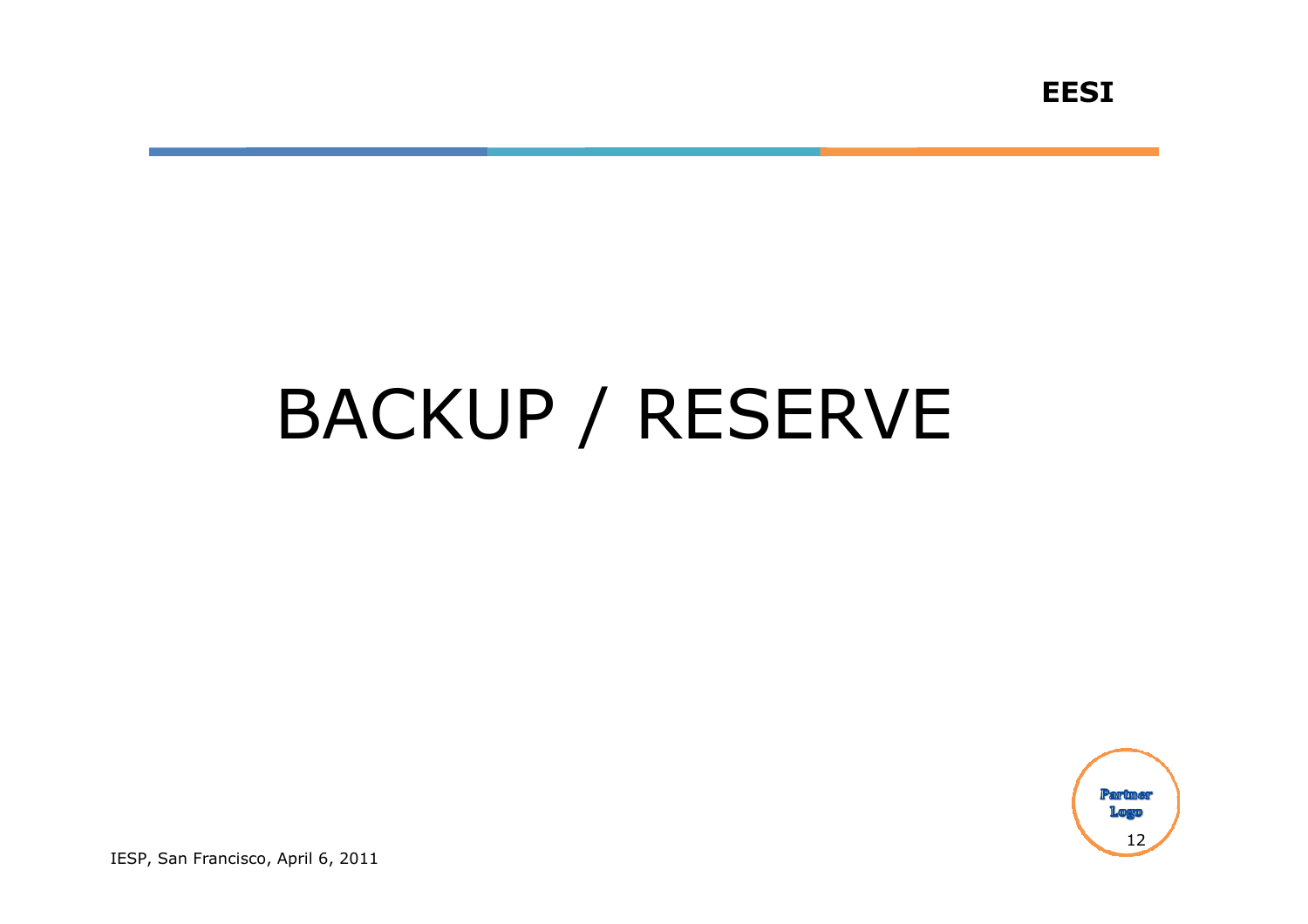#### Data management , database access while:

- sorting memory for fast access
- allocating new memory as needed in smaller chunks
- splitting needed from unneeded memory
- treat parts of memory that are rarely/never needed based on heuristic algorithms
	- o with compression
	- o with writeout to disk
	- o deletion of memory, giving reference to recalculation if ever needed
- optimize memory access for points not discretized in database supplying
	- o built‐in interpolation schemes
	- o local database refinement (change in discretization/resolution)

Efficient data management libraries supported in a similar fashion as the software platform.

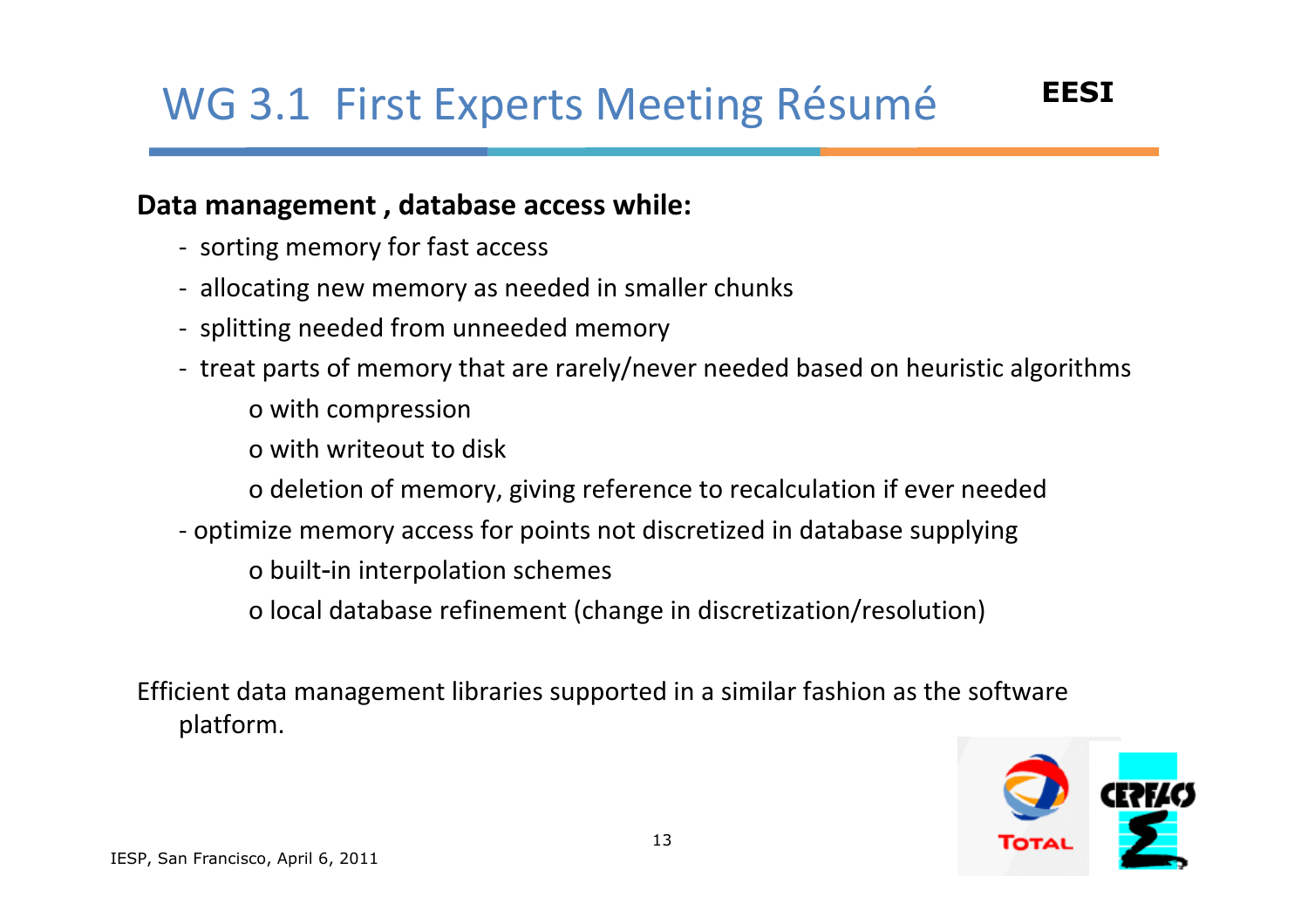Increase efficiency in

numerical methods, algorithms , libraries,

standard programming tools, compilers (including compilers for hybrid architectures)

Crucial for achieving simulation which can effectively scale up to a few hundred of thousand cores, if not a million cores.

Develop new software approaches in industrial geometries

…

multi-level parallelism , parallel I/O, automatic and adaptive meshing, load-balancing , fault-tolerance techniques , dynamic reconfiguration,

> Partner II. <mark>an</mark>g ya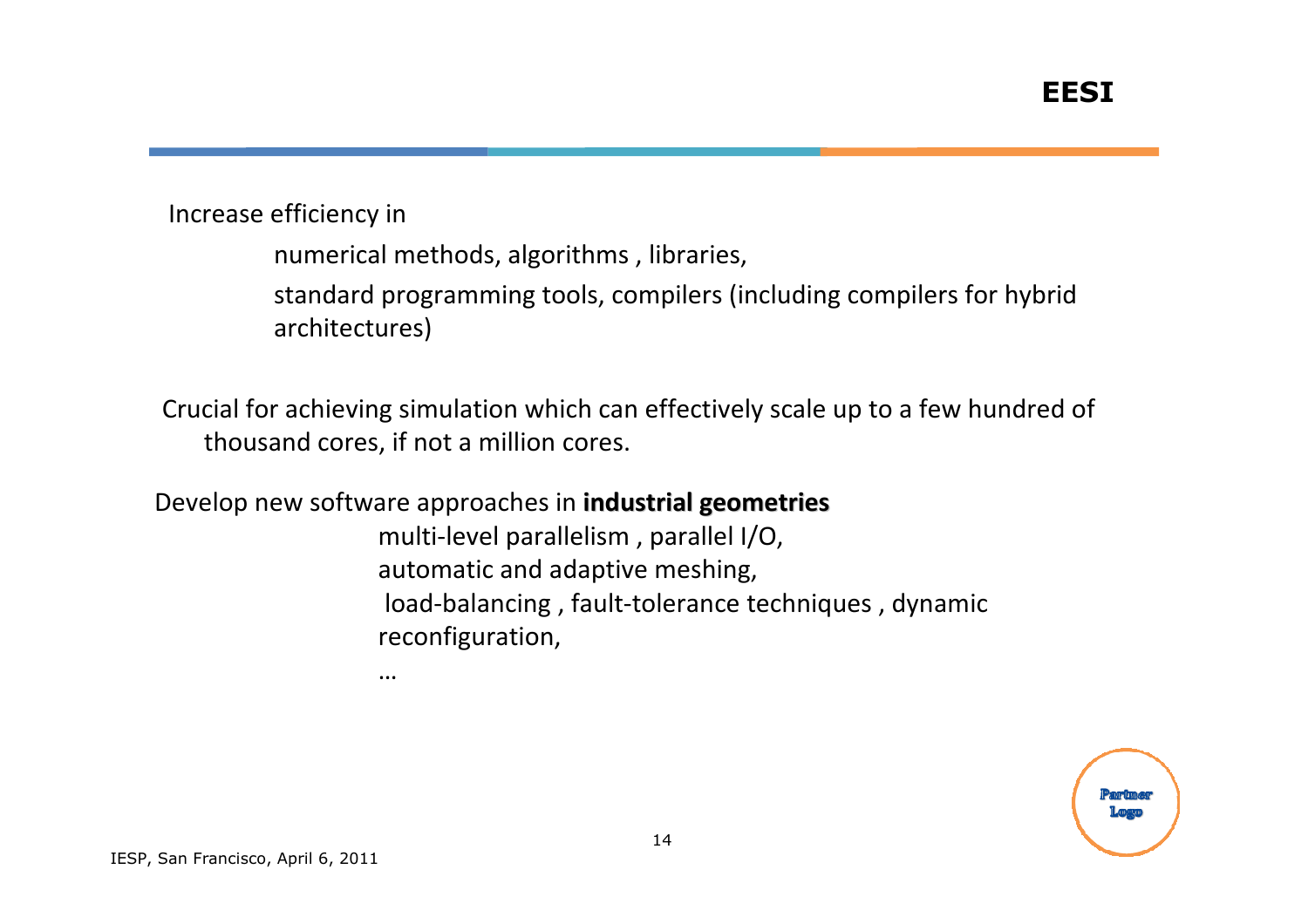## **Main challenges (F/0)**

- **Aeronautics:** full MDO, CFD-based noise simulation real-time CFDbased in-flight simulation: the digital aircraft
- Structure calculation: design new composite compounds, …
- **Special Chemistry** : atom to continuum simulation for macro  $\Box$ parameters estimation in catalyst, surfactants, tribology, interfaces, nano-systems, …
- **Energy:** computations with smaller and smaller scales in larger and **Energy:** computations with smaller and smaller scales in larger larger geometries : Turbulent combustion in closed engines and opened furnaces, explosion prediction, nuclear and fusion plants, …
- **Oil and gas industries**: full 3D inverse waveform problem, multiscale reservoir simulation models, …
- **Engineering (in general):** multi-scale CFD, multi-fluids flows, multiphysics modelling,, complex systems modelling, …